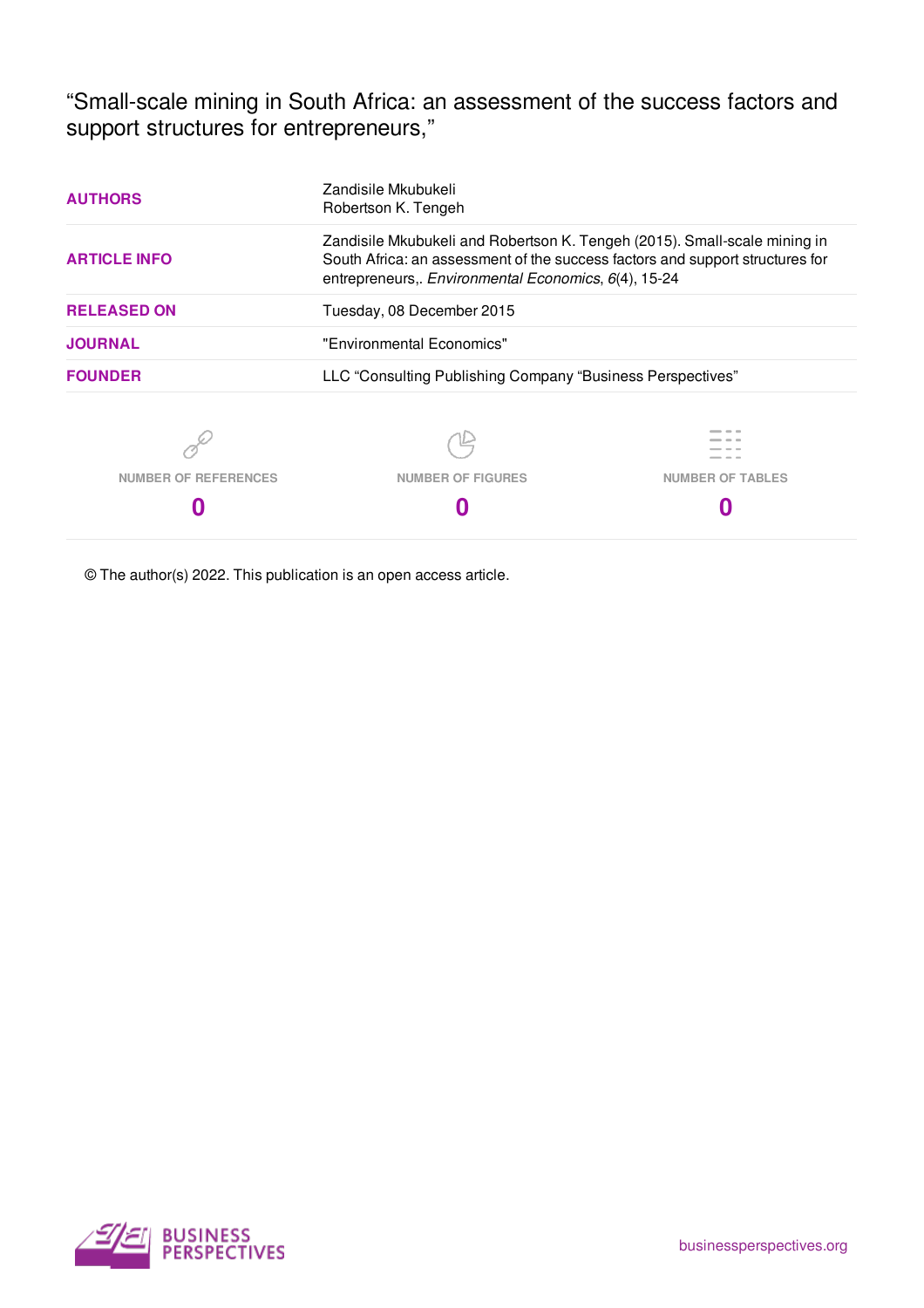# Zandisile Mkubukeli (South Africa), Robertson K. Tengeh (South Africa)

# Small-scale mining in South Africa: an assessment of the success factors and support structures for entrepreneurs

## **Abstract**

One of the negative legacies of the apartheid era is a markedly skewed mining sector that favors the established companies, and almost completely neglects small-scale mining enterprises. Though a major source of revenue for South Africa (SA), the current state of the mining sector does not directly benefit the previously disadvantaged who dominate smallscale mining. The aim of this study is to explore the support structures and success factors relevant to small-scale mining entrepreneurs in South Africa. To achieve this end, the qualitative research approach was utilized to collect and analyze the data. The results affirmed the availability of a comprehensive support structure for aspiring small-scale mining entrepreneurs. A number of factors not limited to having a marketing ethos, requisite business knowledge, possession of appropriate equipment, and the ability to mine effectively and efficiently were reported as being central to successful small-scale mining. Furthermore, it is acknowledged that having passion and the right work ethics worked in favor of successful small-scale entrepreneurs.

**Keywords:** support structures, success factors, small-scale mining entrepreneurs. **JEL Classification:** M00, M1, M10, M130.

## Introduction and background

The abolition of apartheid opened up a number of opportunities for previously disadvantaged South Africans, but many obstacles to equity remain. For instance, mining is the cornerstone of the South African economy, yet it has been used by the white minority to perpetuate inherent obstacles by precluding previously disadvantaged people from participating meaningfully in the exploration of the mineral resources of the country (South Africa. Department of Mineral Resources, 2009, p. 2).

By attempting to eradicate these injustices, the democratic regime envisioned that it could create a new SA in which a significant proportion of its citizens would benefit from the mineral resources of the country. This is what lays behind the introduction of the mining charter. The charter's objectives include, but are not limited to, promoting equitable access to mineral resources; expanding opportunities for previously disadvantaged people; empowering previously disadvantaged people and enabling more people to benefit from SA's mineral resources (South Africa. Department of Minerals Resources, 2009, p. 2).

Notwithstanding government interventions, only a few industries have transformed significantly. At the same time the owners of some industries are being marginalized. Small-scale mining entrepreneurs are a case in point. Small-scale mining entrepreneurs lack effective participation in the mainstream economy

-

because of the wide-ranging challenges they face (Mutemeri & Petersen, 2002, p. 286; Siegel & Veiga, 2009, p. 5). On a different note, Mutemeri, Sellick and Mtegha (2010, p. 5) contend that smallscale mining entrepreneurs are growing in numbers and young men and women entrepreneurs are being drawn into small-scale mining all over the world. Despite this seeming contradiction, small-scale mining entrepreneurs, like other entrepreneurs in SA are confronted with daunting challenges during both the start-up phase and next phases of their businesses.

Given the impediments they face, small-scale mining entrepreneurs are compelled to use rudimentary methods and often conduct small-scale mining operations individually and illegally (Avila, 2003, p. 15; South Africa. Department of Water Affairs & Forestry, 2006, p. 5; Phiri, 2011, p. 1). As a direct result of the impediments to small-scale mining entrepreneurs, their use of rudimentary methods of extracting gold or other mineral resources are deleterious to the environment and human health (Van Straaten, 2000, p. 45; Drasch, O'Reilly, Beinhoff, Roider & Maydly, 2001, p. 151).

According to Van Straaten (2000, p. 45) and Drasch et al. (2001, p. 151), small-scale mining entrepreneurs assistance, the rudimentary methods of extracting the minerals that are used, and inadequate knowledge of how to run a business or to market goods (Van Straaten, 2000; Drasch et al., 2001). However, in the midst of all these challenges, small-scale mining continues to be a significant source of revenue for the majority of previously disadvantaged people in rural communities are confronted with similar challenges globally. Common challenges small-scale mining entrepreneurs experience during both the business start-up and the growth phases arise from a

<sup>©</sup> Zandisile Mkubukeli, Robertson K. Tengeh, 2015.

Zandisile Mkubukeli, MBA Candidate & CEO of Zandisile Holdings, Faculty of Business and Management Sciences, Cape Peninsula University of Technology, South Africa.

Robertson K. Tengeh, Dr., Ph.D., Senior Lecturer, Research Coordinator, Cape Peninsula University of Technology, South Africa.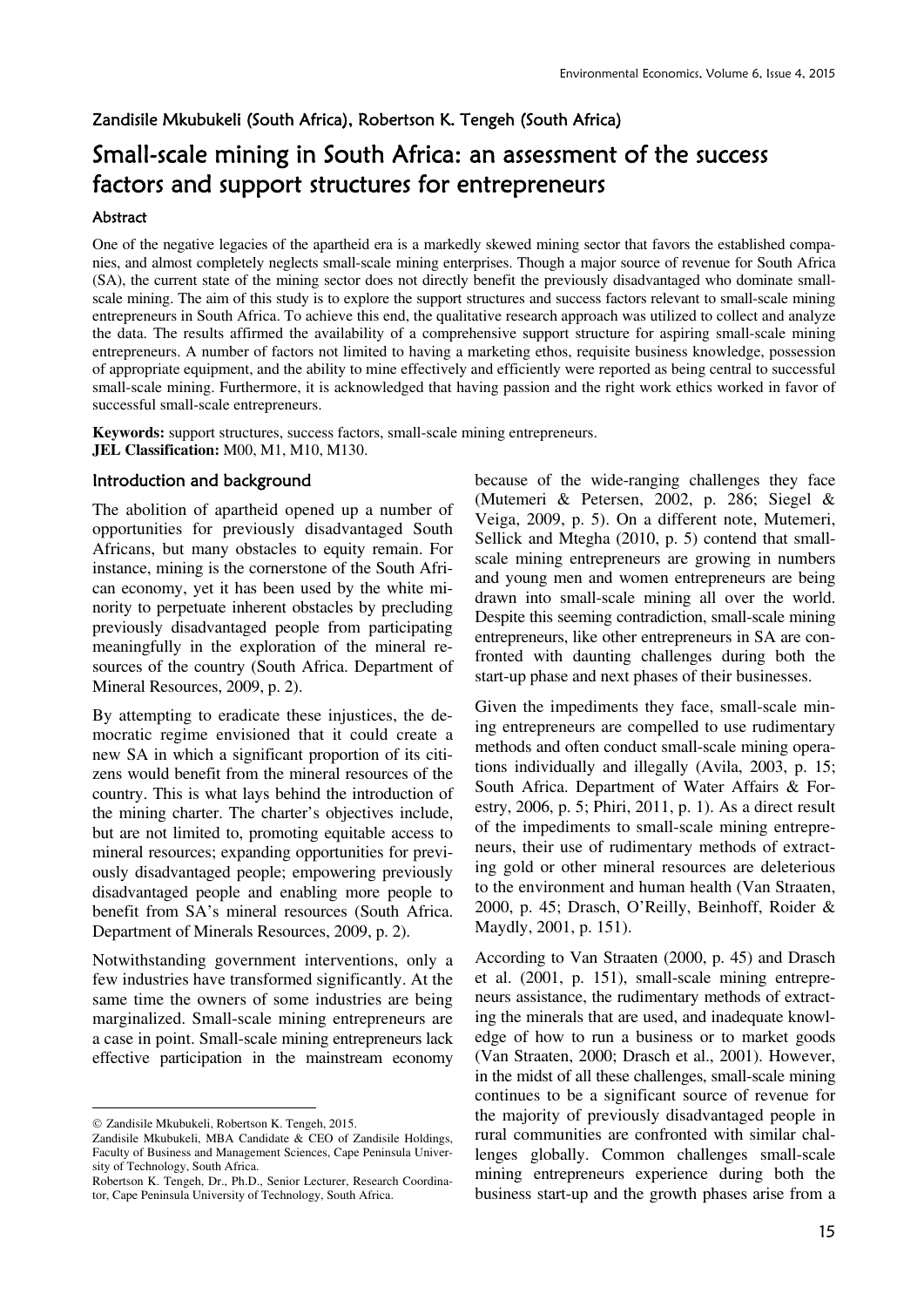lack financial. There seems to be a good case for offering them the support they need to sustain their enterprises. The deleterious effect small-scale mining has on the environment because of the rudimentary methods they employ to extract the minerals strengthens the case for these entrepreneurs to be encouraged and supported by the government and other interested stakeholders.

This paper investigated the availability of support structures to aspiring and existing small-scale mining entrepreneurs. Furthermore, it investigated success factors of small-scale mining entrepreneurs in four provinces of South Africa; Free State; KwaZulu-Natal (KZN); Limpopo and Mpumalanga. The focus was on small-scale mining in SA and reasons to support oroppose small-scale mining. This study borrows from the literature on reason to support or oppose small-scale mining from other parts of Southern Africa.

Diverging from the aforementioned, attention is given to the success factors of small-scale mining entrepreneurs. However, the obstacles facing mining entrepreneurs and small businesses, in particular, are poignant during both the start-up and growth phases. A number of these impediments not limited to, lack of finance, and lack of equipment have been reported (Bradford, 2007, p. 97; Thwala & Phaladi, 2009, p. 533; Ledzani & Netswera, 2009, p. 225; Mutemeri et al., 2010, p. 19).

Determining business success factors for small-scale mining entrepreneurs one draws from the work of Nieman & Nieuwenhuizen (2009), Tengeh (2012). On the one hand, Nieman and Nieuwenhuizen (2009, p. 14) distinguish business success factors as rather intrinsic contrary to being external, encapsulating the entrepreneurial flair and managerial competencies. On the other hand, Tengeh (2012, p. 40) suggests that when determining business success, a variety of characteristics, including the number of years in operation and the profit of the business can be applied. On a different note, Osterwalder and Pogneur (2010, p. 14) success accrues with the utilization of a business model, given that it forces the business to clarify aims, how it would create, deliver and capture value to their clients.

Making a different point, Veiga, Maxson and Hylander (2006, p. 436) state that small-scale mining is the livelihood for people in remote areas. Nonetheless, there are benefits and disadvantages derived from operating a small-scale mine. For example, on the one hand, a vast majority of the population in Burkina Faso, is actively engaged in smallscale mining (Werthmann, 2009, p. 19). On the other hand, Hentschel et al. (2002, p. 3) are of the

opinion that across all regions, small-scale mining employs a disproportionate number of indigenous people in host communities. As a result, small-scale mining is crucial in poverty and unemployment eradication. Hentschel et al. (2002, p. 3) estimated that twelve (12) million people internationally were either employed or involved in small-scale mining (Hentschel et al., 2002, p. 3). According to Hilson (2009, p. 1), more than two million people in sub-Saharan Africa, are directly involved in small-scale mining operations. Van Straaten (2000, p. 46) notes that there are more than twenty five thousand (25 000) indigenous people working in small-scale mining camps in the Bukombe and Shinyanga District of northern Tanzania. In some countries the figure is much higher. In Brazil, for instance, small-scale mining operations employ an estimated two hundred thousand or more people (Sousa, Veiga, Van Zyl, Telmer, Spiegel & Selder, 2011, p. 19).

# 1. The problem statement

Given the prevalence of small-scale mining around the world, many would agree that small-scale miners are poverty driven, and they often lack business fundamentals. Hence the need for support structures and mapping the required success factors for small-scale mining entrepreneurs in S.A. Veiga, Maxson and Hylander (2006, p. 436) contend that small-scale mining is essentially a lucrative activity for indigenous people in developing nations due to the benefits thereof. However, the support structures necessary for the successful transition from small-scale mining businesses to sustainable small businesses and to medium-sized enterprises are often lacking.

Despite the numerous sentimental news reports echoed frequently by media houses, one still finds that the depth of scholarship on small-scale mining entrepreneurship in S.A. is quite limited. More especially, the discourse on small-scale mining is quite skewed with prominence on the environmental challenges of smallscale mining (Van Straaten, 2000, p. 45; Drasch et al., 2001, p. 151; Tylor, Appleton, Lister, Smith, Chitamweba, Mkumbo, Machiwa, Tesha & Beinhoff, 2005, p. 112). The just mentioned, alludes to the need for evidence in favor of the support and promotion of small-scale mining in South Africa.

Howbeit small-scale mining being the cornerstone of the economy of rural communities, it is apparent that small-scale mining entrepreneurs confront a number of setbacks that can be aligned to inadequate support and resources. For instance, Phiri  $(2011, 100)$ p. 33) argues that the lack of finance and business knowledge in small-scale mining has perpetuated a lack of recognition for mining entrepreneurs. Thus, this study was guided by the need: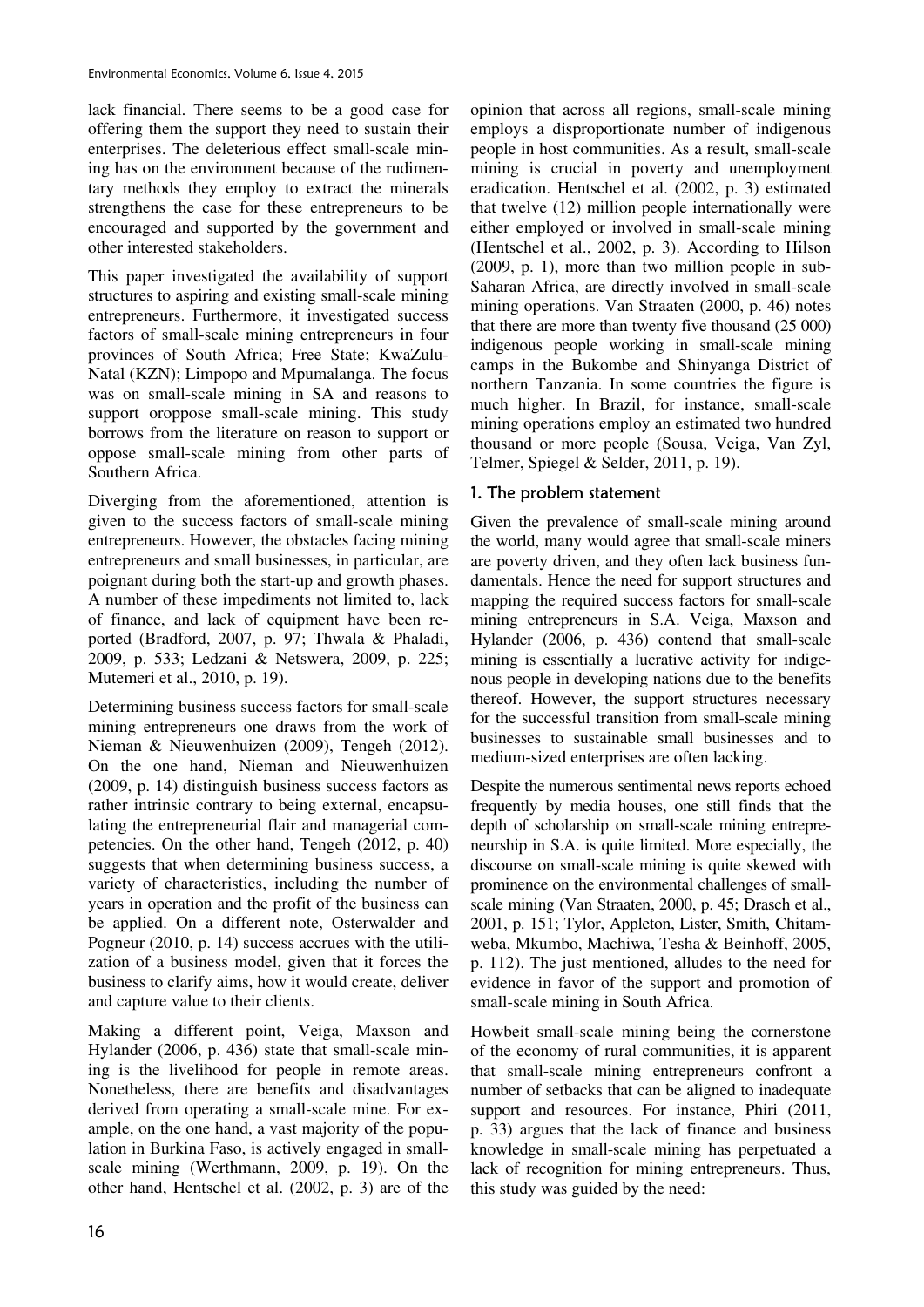- To ascertain the support structures in favor of small-scale mining entrepreneurs in S.A.
- ♦ To assess the success factors of small-scale mining entrepreneurs in South Africa.

To provide prominence, and solution to the research problem, the rest of the paper is organized as follows. Section 2 presents the literature survey. Section 3 discusses the research design and methodology. The results are presented and discussed in section 4. Section 5 focuses on the limitations and conclusions are drawn in Final Section.

## 2. Literature survey

Noting the scholarship on the success factors of entrepreneurs in general (Alam, Jani & Omar, 2011, pp. 165-175; Chowdhury, Alam & Arif, 2013, pp. 38-52), this study investigated those of smallscale mining entrepreneurs in SA. In this section, the definition of an entrepreneur is exposed. Additionally, an elaboration on small-scale mining and small-scale mining entrepreneurs is presented. Furthermore, the theoretical framework underpinning this study is presented herein. Thereafter, the support structures and the success factors for smallscale mining entrepreneurs are discussed.

**2.1. Entrepreneur.** An entrepreneur is a person who innovates and creates businesses that add value to customers while exploiting opportunities (Bolton & Thompson, 2003, p. 49). Hisrich et al. (2010, p. 6) hold similar views with those of Bolton and Thompson (2003, p. 49). According Hisrich et al. (2010, p. 6) an entrepreneur is a person who combines resources in an innovative manner to create something new and bears the risk of doing so. Barringer and Ireland (2010, p. 30) contend that an entrepreneur is a person, who assembles the following resources; money, people, business model, the strategy, and transforms these resources into a feasible business start-up.

**2.2. Small-scale mining.** The contextualization of small-scale mining differs from one region to the next. A solid definition of small-scale mining has yet to be crafted (Dreschler, 2001, p. 5; Hentschel, Hruschka & Priester 2003, p. 5; South Africa. Department of Water Affairs & Forestry, 2006, p. 1; Phiri, 2011, p. 14). Notwithstanding the presence of literature on small-scale mining globally, evidently, the literature is yet to coin a transparent definition of small-scale mining. However, an attempt is drawn from the work of Phiri (2014, p. 14), Hentschel et al. (2003, p. 5). On the one hand, Phiri (2014, p. 14) asserts that, small-scale mining is characterized by their utilization of rudimentary procedures in mineral extraction; the size of mine which is usually compact. On the other hand, Hentschel et al. (2003,

p. 5) are of the opinion that small-scale mining refers to mining operations conducted on a minimal scale with limited mechanism often undertaken in rural areas and regretfully employs young children. Hence, small-scale mining entrepreneurs are in dire need of business support.

**2.3. Small-scale mining entrepreneurs.** According to Pegg (2006, p. 376), small-scale mining entrepreneurs are people driven by poverty to conduct informal and often illegal mining operations. Werthmann (2009, p. 18) argues that small-scale mining entrepreneurs are indigenous people in pursuit of financial benefits and social independence). As a rule, those who start a business are seen as entrepreneurs, regardless of their reasons for starting or running the business. However, in the event of small-scale mining, most small-scale miners are not entrepreneurially orientated, but are poverty driven. There is a clear distinction between a small-scale miner and entrepreneurs in general. This can be illustrated using the work of Nieman and Nieuwenhuizen (2009). Classification as an entrepreneur is usually based on entrepreneurial sophistication. For that reason, small-scale miners are regarded as survival entrepreneurs; the fact that they operate in isolation and are not educated, means they are not eligible for funding (Nieman & Nieuwenhuizen, 2009, pp. 30-31).

**2.4. The theoretical framework that underpins this study.** This section focuses on the push and pull factors of entrepreneurship given that they indirectly determine an entrepreneur's propensity to seek assistance or support. All things being the same, the "pushed" entrepreneurs are more likely to seek support and the reverse is true.

Push and pull factors of entrepreneurship: why people become entrepreneurs? This theory is universally utilized to establish factors and the reasons why people become entrepreneurs. The theory highlights on the one hand that, in most cases, people are forced into entrepreneurship due to their circumstances. On the other hand, people can also be enticed to entrepreneurship due to their skills and opportunities. Therefore, in the context of this study, the theory is used to determine whether small-scale mining entrepreneurs are pushed or pulled into entrepreneurship, given that small-scale mining has so far not been anattractive entrepreneurial activity.

*2.4.1. Push and pull factors of small-scale mining entrepreneurs.* People can either be pushed to entrepreneurship by their circumstances or pulled into entrepreneurship by arising opportunities (Nieman & Nieuwenhuizen, 2009, p. 34). People are often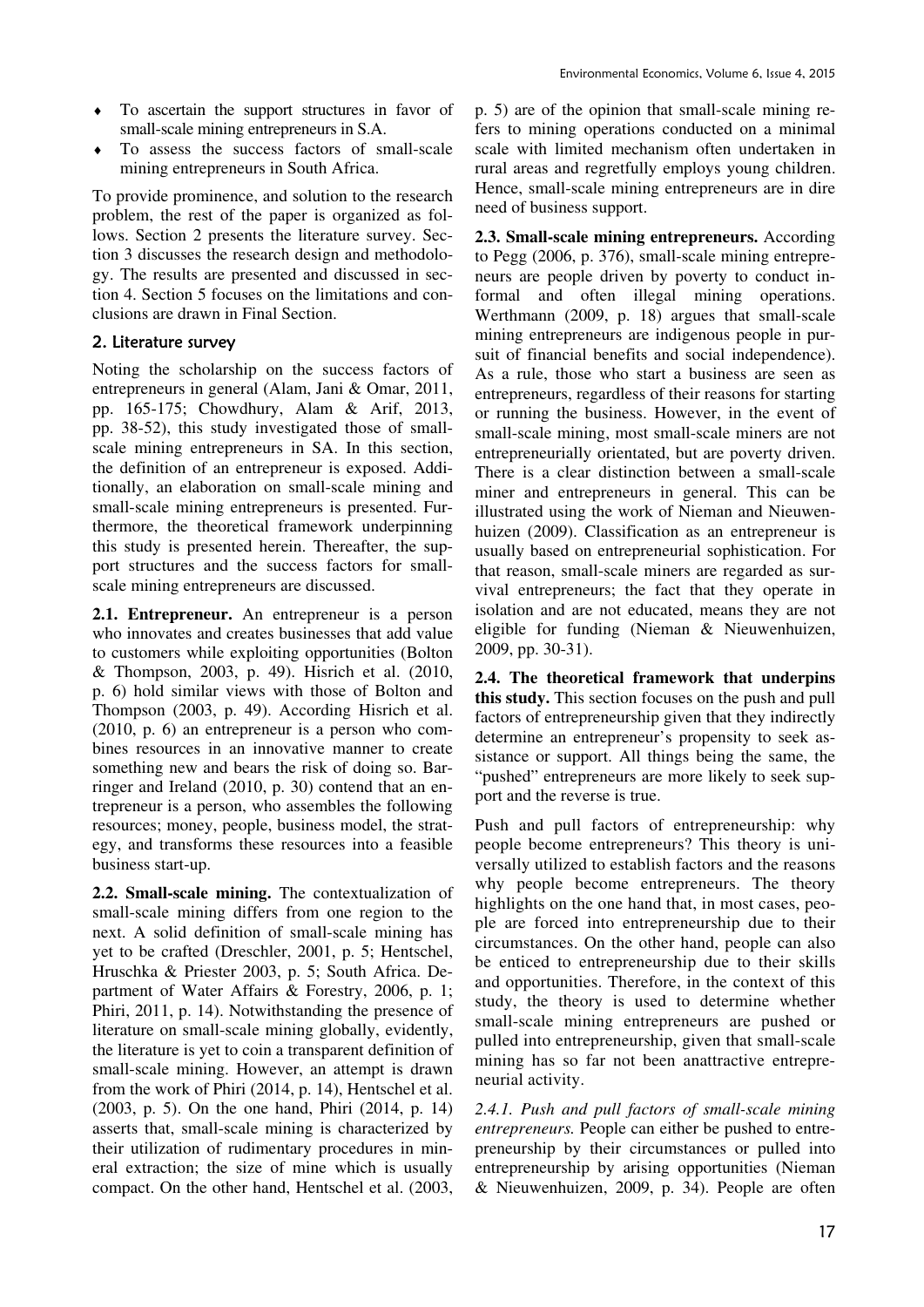pulled into entrepreneurship either by the need for independence or financial rewards thereof (Shane, Kolvereid & Westhead, 1991, p. 432; Evan & Dean, 2002, p. 1; Barring & Ireland, 2010, p. 31). Conversely, Shane et al. (1991, p. 432) indicate that job dissatisfaction is the major push factor to entrepreneurship. However, in the case of small-scale mining, many would agree that, small-scale mining entrepreneurs are more pushed than enticed into entrepreneurship. Therefore, the pull and push factor theory suggests that small-scale mining entrepreneurs are virtually pushed into entrepreneu rship rather than pulled. The following figures illustrate push and pull factors of entrepreneurship in the context of small-scale mining entrepreneurs.

*2.4.1.1. Push factors of entrepreneurship.*The following Table illustrates some of the factors that push people to become entrepreneurs.

| Push factors to entrepreneurship           |                                                                                                                                                                                                                                                                                                                                                                                                                                                                                              |  |
|--------------------------------------------|----------------------------------------------------------------------------------------------------------------------------------------------------------------------------------------------------------------------------------------------------------------------------------------------------------------------------------------------------------------------------------------------------------------------------------------------------------------------------------------------|--|
| Factors                                    | Explanation                                                                                                                                                                                                                                                                                                                                                                                                                                                                                  |  |
| Unemployment                               | A significant proportion of people in<br>Southern Africa, in fact globally are<br>pushed into small-scale mining by their<br>circumstance; poverty and unemployment<br>(van Straaten, 2000, p. 46; Hentschel et<br>al., 2002, p. 3; Veiga et al., 2006, p. 436;<br>Werthmann, 2009, p. 19; Hilson, 2009,<br>p. 1; Sousa et al., 2011, p. 19; Hilson,<br>2012, p. 1663).                                                                                                                      |  |
| Job security                               | Co, Groenewald, Mitchell, Nayager,<br>Visser, Train and Emanuel (2006, p. 50)<br>state that job insecurities occur when<br>employees are not fulfilled or through<br>retrenchment. However, in the event of<br>small-scale mining entrepreneurs, litera-<br>ture postulates that small-scale mining<br>entrepreneurs are retrenched, unem-<br>ployed and seasonal employees and<br>some former mine workers.                                                                                 |  |
| Disagreement with manage-<br>ment          | In an event where people (employees)<br>hold a conflicting view with management<br>then disagreements may sometimes<br>cause entrepreneurs to venture on their<br>own. However, a lack of recognition from<br>employer may also cause tension.<br>Supporting this statement on draws from<br>the work of Orhan & Scott (2015, p. 232).<br>Due to lack of recognition from the<br>employers, employees often find self-<br>employment as permanent solution<br>(Orhan & Scott, 2015, p. 232). |  |
| Does not "fit in" with the<br>organization | Understandably, people's personalities<br>may often conflict with that of their<br>organizations, some employees may not<br>blend in with the rest of the organizations.<br>Co et al. (2006, p. 49) state that people<br>are pulled to entrepreneurship due to their<br>frustration and job dissatisfaction.                                                                                                                                                                                 |  |
| No other alternative                       | Hentschel et al. (2002, p. 3) are of the<br>opinion that all over the world small-scale<br>mining employs a considerable number of<br>indigenous people in rural communities,<br>as a result the sector plays very critical<br>role in addressing unemployment and<br>poverty in rural areas.                                                                                                                                                                                                |  |

Table 1. Push factors to entrepreneurship

Table 1 is a summary of factors that push people to entrepreneurship and they include: unemployment; job insecurity; disagreement with management; does not fit in with the organization; no other alternatives. In view of the foregoing, it becomes crucial to determine the factors pull individuals into entrepreneurship.

*2.4.1.2. Pull factors of entrepreneurship*. The following table summarizes the factors that entice people to become entrepreneurs. The following table below points out these factors and explains them briefly.

|  |  | Table 2. Pull factors of entrepreneurship |  |
|--|--|-------------------------------------------|--|
|  |  |                                           |  |

| Pull factors of entrepreneurship |                                                                                                                                                                                                                                                                               |  |
|----------------------------------|-------------------------------------------------------------------------------------------------------------------------------------------------------------------------------------------------------------------------------------------------------------------------------|--|
| Factors                          | Explanations                                                                                                                                                                                                                                                                  |  |
| Independence                     | Co et al. (2006, p. 51) postulated that<br>independence is an enticing factor of<br>entrepreneurship. Shane et al. (1991, p. 435)<br>states that, independence was ranked first as a<br>pull factor into entrepreneurship across three<br>different countries                 |  |
| Achievement                      | Aspiring entrepreneurs aspire to become an<br>entrepreneur due to their need for achievement<br>(Reynolds et al., 2002 in Carsrud & Brannback,<br>2011, p. 13)                                                                                                                |  |
| Recognition                      | Recognition refers to the caliber of social status<br>derived from operating one's business.                                                                                                                                                                                  |  |
| Personal development             | The freedom and ability of an entrepreneur to<br>pursue his or her own business ideas for<br>financial gain. Small-scale miners do not<br>consider any aspect of personal development,<br>as majority of them are not educated and do not<br>plan to improve their situations |  |
| Personal wealth                  | Starting and managing a business offers<br>financial gain.                                                                                                                                                                                                                    |  |

Given the relevance of the push and pull factor theory in explaining why people become entrepreneurs, it suffices to state that small-scanning entrepreneurs would require support to be sustainable since they are pushed into entrepreneurship.

**2.5. Support structures for small-scale mining entrepreneurs of S.A.** The debate around the availability of support for small businesses in general has been a long-lasting phenomenon. Nonetheless, support structures are available to aspiring and existing small-scale mining entrepreneurs. This statement is substantiated by a report instigated by the South African Department of Mineral Resources (2006, pp. 1-43). According to this report, there are institutions located across the country that offer financial and non-financial support to previously disadvantaged entrepreneurs (small-scale mining entrepreneurs). Contrasting the previous premise, Hentschel et al. (2003, p. 22) indicated that mining entrepreneurs in various countries are still without support structures, despite several scholars presenting recommendations to governments to encourage fair trade initiatives in this sector. However, to name a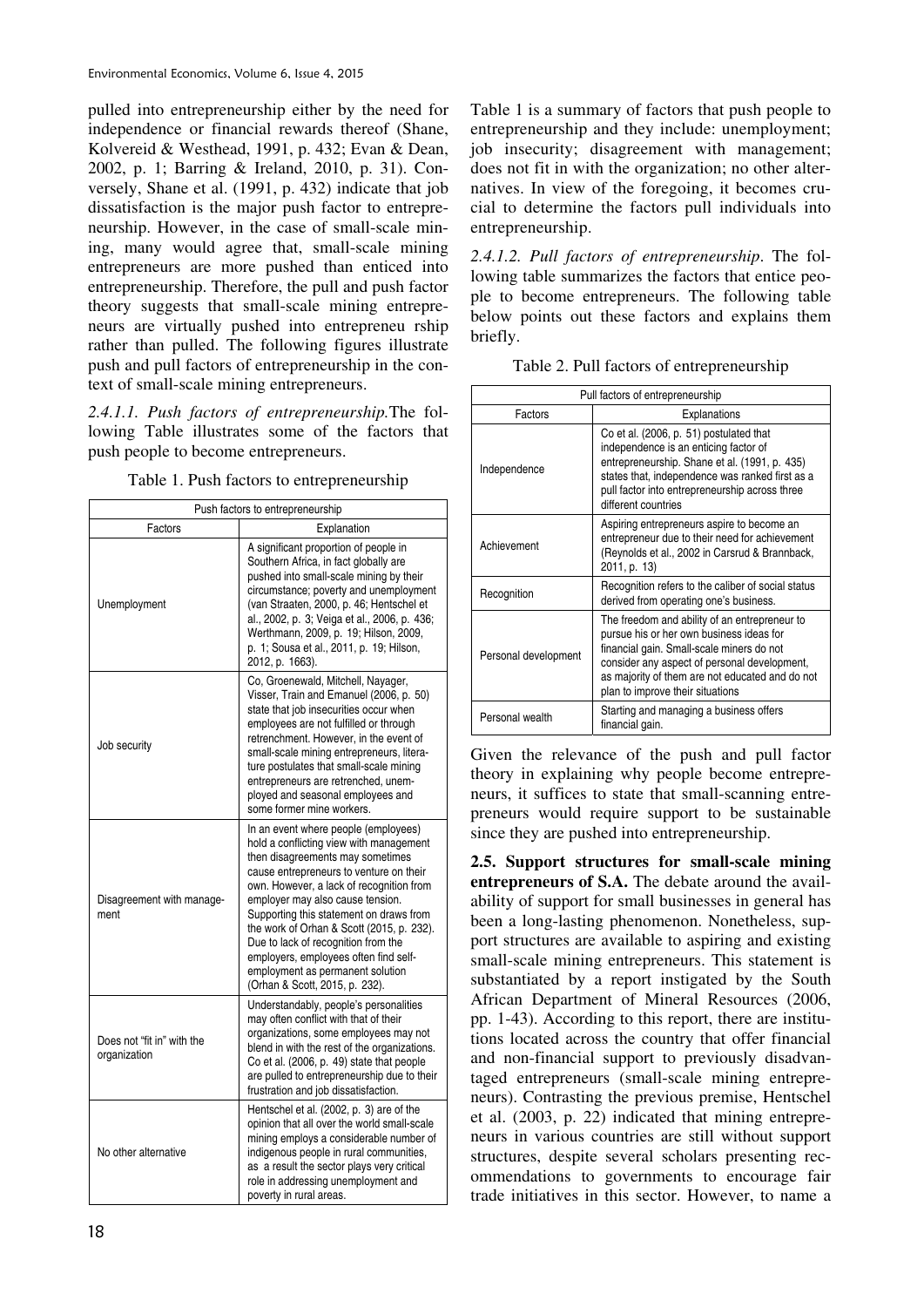few support structures, the Industrial Development Corporation (IDC); New Africa Mining Fund (NAMF); Anglo Khula Mining Fund (AKMF); National Empowerment Fund (NEF). Despite the notable support structures, Shen and Gunson (2006, p. 427) discredit the proclamations of support structures by both national and international governments claiming that governments are yet to innovate support structures.

Drawing from the foregoing argument, small-scale mining entrepreneurs in SA cannot be compared to other small-scale mining entrepreneurs outside SA, especially taking into account the differences in the economic and political settings. However, despite the political settings of any region, Mutemeri and Petersen (2002, p. 292) are of the opinion that given the increased availability of support structures to small-scale mining entrepreneurs, small-scale mining would potentially be the cornerstone of rural development. Therefore, uplifting host communities, despite the pros and cons of small-scale mining.

**2.6. Reasons to support small-scale mining entrepreneurs.** Many would agree that operating a smallscale mine presents a number of pros and cons just like any other business. According to Veiga et al. (2006, p. 436) small-scale mining is the livelihood for indigenous people due to its equilibrating benefits. An overwhelming proportion of indigenous people in Burkina Faso are actively engaged in the informal sector, which is small-scale mining (Werthmann, 2009, p. 19). Hentschel et al. (2002, p. 3) concur with the preceding premise, and add that small-scale mining employ a considerable amount of local people in host communities, around the world. Hence, the sector is perceived to play a critical role in addressing unemployment and chronic poverty in rural areas. According to Hentschel et al. (2002, p. 3), small-scale mining employs approximately twelve (12) million people world wide directly or indirectly. Hilson (2009, p. 1) claims that in Sub-Saharan Africa alone, two (2) million people are directly employed by small-scale mining.

**2.7. Reasons to oppose small-scale mining entrepreneurs.** There are a number of reasons why public and private institutions may oppose the support for small-scale mining. For instance, the grounds for opposition may be related to substance abuse and prostitution among others (Werthmann, 2009, p. 19). According to Hilson (2012, p. 3) the justifications to oppose small-scale mining operations are rooted in the inappropriateness of business mechanism and the lack of recognition by financial institutions. Take for instance, the length (valid for 2 years) of mining permits, which act as an obstacle in its own rights.This further makes, financial institutions reluctant to support small-scale mining entrepreneurs. Besides the just mentioned reasons against support, Tylor et al. (2005, p. 112) are of the opinion that small-scale mining operations utilize mercury in the processing of minerals thus causing water and air pollution to many host countries.

**2.8. Challenges of small-scale mining entrepreneurs.** Small-scale mining entrepreneurs lack effective participation in the mainstream economy due to challenges within small-scale (Mutemeri & Petersen, 2002, p. 286; Siegel & Veiga, 2009, p. 5). However, according to Mutemeri, Sellick and Mtegha (2010, p. 5) small-scale mining businesses are increasing rapidly to the extent that women are being pushed into entrepreneurship. Nonetheless, small-scale mining entrepreneurs in SA are confronted with pervasive challenges during both the start-up phase and post start-up phase of their businesses. Given these challenges, mining entrepreneurs who lack support structures often conduct small-scale mining operations individually and illegally (Avila, 2003, p. 15; South Africa. Department of Water Affairs & Forestry, 2006, p. 5; Phiri, 2011, p. 1).

**2.9. Success factors of small-scale mining entrepreneurs.** Venter et al. (2008, p. 226) aver that entrepreneurs are the cornerstone of to any economy. However, Tengeh (2012, p. 40) stipulates that a wide range of characteristics not limited to profit and the number of years in business may be taken into consideration when determining business success. Nieman and Nieuwenhuizen (2009, p. 14) distinguish between the following success factors tabulated below:

| Entrepreneurial success factors | Managerial success factors                           |
|---------------------------------|------------------------------------------------------|
| Creativity and innovation       | Planning                                             |
| <b>Risk orientation</b>         | Knowledge of competitors                             |
| Leadership                      | Mainly market orientated                             |
| Good human relations            | <b>Client services</b>                               |
| Positive attitude               | High-quality work enjoys priority                    |
| Perseverance                    | Financial insight and management                     |
| Commitment                      | Knowledge and skills with regards<br>to the business |
|                                 | The use of experts                                   |

Table 3. Success factors

Source: Adapted from Nieman and Nieuwenhuizen (2009, p. 14).

Table 3 explains success factors and categorizes them by differentiating entrepreneurial and managerial success factors. Drawing from the above table, it is evident that entrepreneurial success factors are therefore, inherent. While managerial success factors are attainable.

## 3. Research design and methodology

The grounded theory methodology is commended for exploring "grey" or unexplored areas and to gain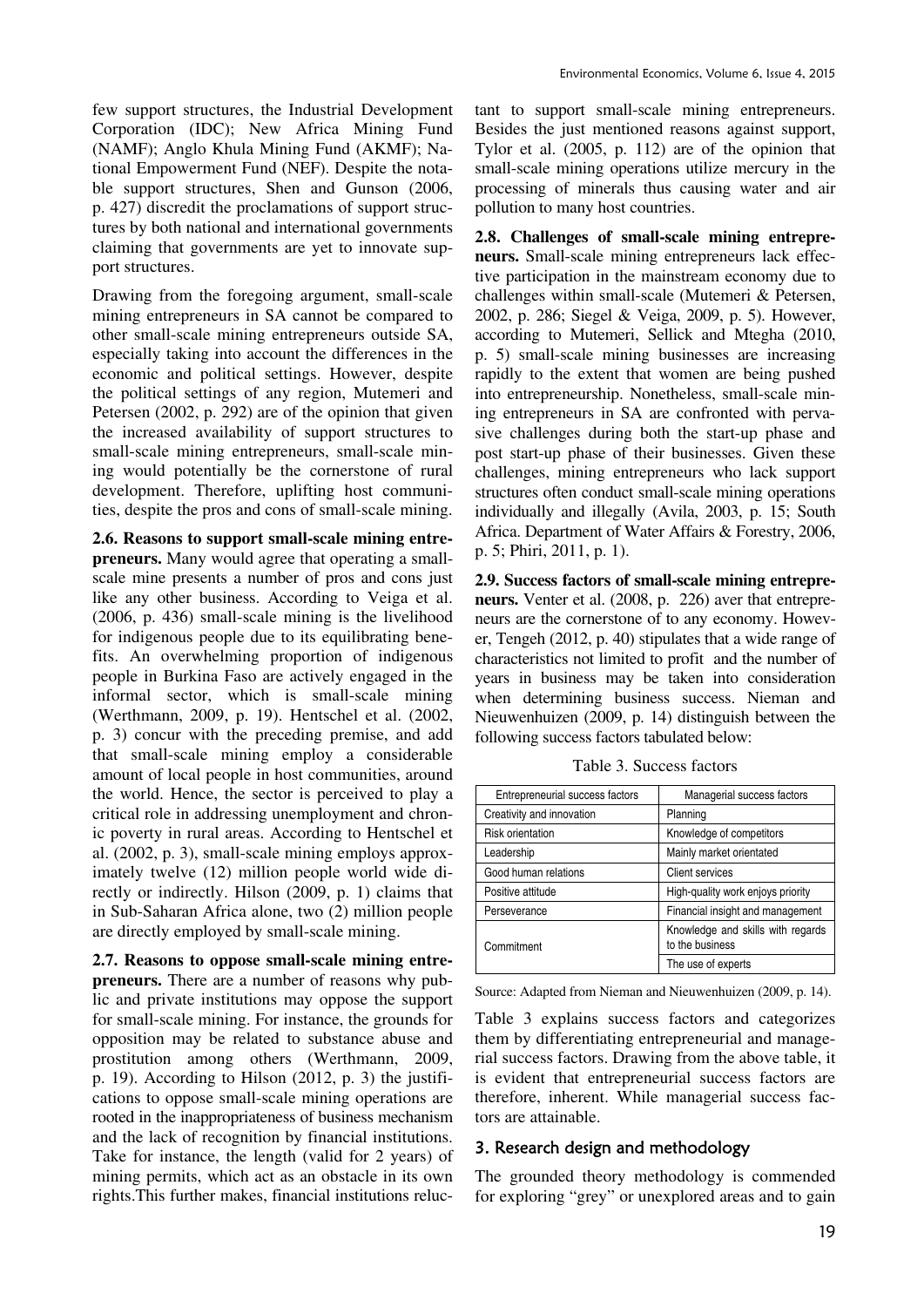a newer perspective (Glaser & Strauss, 1967, p. 5). In this paper, the grounded theory was utilized to examine the research question. The study was carried out in four of the nine provinces of South Africa and included; the Free State; KwaZulu-Natal; Limpopo and Mpumalanga. These provinces were partly selected owing to the prevalence of mining activities at a small scale. Other aspects of the research design and methodology follow.

**3.1. Research design.** A qualitative research paradigm anchored the methodology of this study, in which face to face interviews were conducted. The quantitative research paradigm usually assigns numbers to observations (Brynard & Hanekom, 2006, p. 36; Dun, 2010, p. 42; Gravetter & Forzano, 2009, p. 147). On a different note, by utilizing a qualitative research paradigm, a researcher seeks an in-depth understanding of a particular phenomenon through face to face interviews (Brynard & Hanekom, 2006, p. 36; Dun, 2010, p. 42; Gravetter & Forzano, 2009, p. 147).

**3.2. Research population.** Small-scale mining entrepreneurs constituted the population of this research. Population in the context of research alludes to a fixed classification of probable people to be surveyed or interviewed (Brynard & Hanekom, 2006, p. 10; Gravetter & Forzano 2009, p. 128). The requirements to participate in this study were; mining entrepreneurs had to be registered with mintek; mining entrepreneurs had to be in business for more than five years; and mining entrepreneurs had to hold a mining permit.

**3.3. The sampling design.** According to Oppong (2013, p. 302) sampling is a methodical process of designating participants from the population in order to be investigated on the foundation that the participants are to contribute meaningfully to the investigation. Given that mining entrepreneurs are difficult to locate, a database was attained from mintek. Thereafter, random sampling was employed. Blumberg et al. (2011, p. 177) assert that sampling can either be done randomly or purposefully. From the fixed population, a total of 21 mining entrepreneurs scattered in four provinces; Free State; KZN; Limpopo and Mpumalanga. After randomly drawing a sample of 21 small-scale mining entrepreneurs, permission to interview them was solicited. Upon confirmation, it became apparent that ten (10) businesses were no longer in operation. Hence the sample size was reduced to eleven (11) participants.

**3.4. Reliability and validity.** Reliability computes the uniformity of the research strategy, whether it will yield the same results if utilized in homogenous interviews (Brynard & Hanekom, 2006, p. 48; Gray,

2009, p. 158). In the context of this study reliability was ensured by piloting the study on two different participants. Unlike reliability, validity is concerned with whether the research strategy will achieve the research aims and objectives (Gray, 2009, p. 155). The validity of this study was guaranteed by ensuring that the research questions; the objectives and findings were aligned.

**3.5. Data collection and analysis.** According to Tengeh (2012, p. 19) the data collection approach is primarily influenced by the type of questions the study seeks to address. The data collection approach is anchored to describe the challenges and prospects of small-scale mining entrepreneurs. Thus, data were collected through in-depth interviews with the founders or managers of the small-scale mining businesses. The founders or managers were preferred because they were likely to possess the most comprehensive and accurate information about the activities of the business. Following Weerawardena and Mort (2006, p. 26), open-ended questions, followed by prompts used to elaborate on the discussion and to elicit the views and opinions of the participants were utilized. Each interview lasted for approximately 30 minutes. The interviews were of paramount importance as they helped to validate what the literature postulates regarding small-scale mining. In total, eleven (11) interviews were conducted with small-scale mining entrepreneurs from four different provinces.

Data analysis took place following after the data collection. According to Gwija (2014, p. 38) data analysis is conducted in a bid to determine consistent patterns that emerge throughout the analysis so that the researcher can categorize the consistent pattern into themes. The interviews were audio recorded while in progress the researcher also took notes to supplement the audio record. The interviews and observed data were cross checked for consistency and included for further analysis. Content analysis was utilized to categorize the participant's feedback into themes. According to Blumberg (2011, p. 294) content analysis is a technique used to gain meaningful information from transcribed data into themes. Thus, the transcribed data were then categorized into themes in accordance with the research questions. The emerging themes that are reported in-depth in the following section.

# 4. Findings and discussions

The findings of this study are reported in phases following the research objectives and emerging themes. In the first phase, the theme questions and associated findings are presented in a tabular form. In the second phase, the respondent's answers are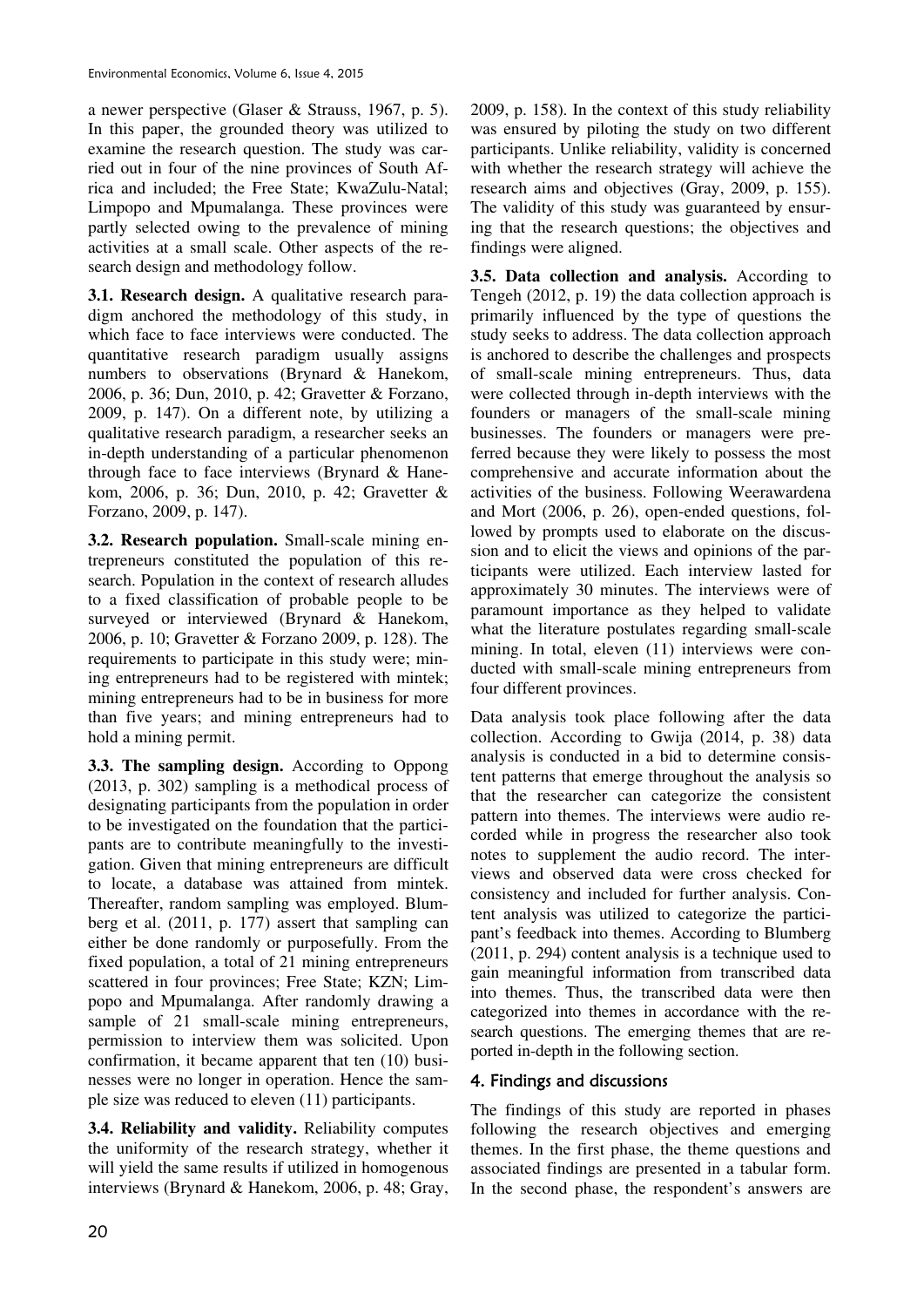presented word verbatim. In the final phase, a summary of the finding relating to the theme question presented and aligned with the literature study.

**4.1. The support structures in favor of small-scale mining.** The aim of this subsection was to investigate the support structures in favor of small-scale mining entrepreneurs in SA. The results are presented in Table 4, and accompanying direct quotations.

Table 1. Support structures

| Theme question: what are the business support structures available to<br>small-scale mining entrepreneurs? |                                                                                                                                                                                                                         |
|------------------------------------------------------------------------------------------------------------|-------------------------------------------------------------------------------------------------------------------------------------------------------------------------------------------------------------------------|
| Domain                                                                                                     | Interview findings                                                                                                                                                                                                      |
| Support structures<br>available                                                                            | Fifty five per cent (55%) of small-scale mining<br>entrepreneurs agreed that there are support<br>structures available while forty five per cent<br>(45%) asserted that there are no support struc-<br>tures available. |

The objective of this question was to answer the research questions. The objective of the questions was to determine; what support structures are available to small-scale mining entrepreneurs. In answering this theme this is what the participants had to say:

**What business support structures are available for small-scale mining entrepreneurs?** The respondents mentioned the following in response to the preceding question:

*"When we first started we were being supported by the local chief until a guy called and wrote a letter to LIPSA so that LIPSA can support us."*

*"I have mentioned about the department itself they offer support on an on-going basis so they provide capacity building program and even financial support so government itself is really supportive. LIPSA, MINTEK capacity building. Institutions like SEDA even though they are parastatals MINTEK came and provided training here, skills development. So it was MINTEK; SEDA I can't remember but there are a lot of institutions that offer support in terms of skills development."*

*"We didn't get support, my grandfather was working somewhere so he managed to buy those trucks and equipment."*

*"I have support from my eldest son who is a lawyer by profession, and my grandson."*

*"DMR assists small-scale mining entrepreneurs after obtaining a license. DMR purchased trucks and equipment."*

*"There aren't any support structures, because DMR officials are not business people so they don't understand us, to get help you must bribe a DMR official."* 

*"IDC started to support us but now I don't see the support anymore, because even other small-scale* 

*mining entrepreneurs which were assisted by IDC didn't succeed. The capital we got from IDC is too small. For instance, IDC gives you money that they think is substantial. IDC should provide us with mentors when giving us money. Even the companies we buy our equipment from should come and train us on how to use the equipment."*

*"LIPSA; IDC; SEDA, these guys contributed a lot."* 

*"Nothing, no support."*

*"No, we don't get support from anyone if we had support we would've had all our machines."*

*"Well, they should but they don't, there was support in the past for instance, years IDC gave people R 250 000 and people actually eat the money."* 

*4.1.1. Summary of the findings with regards to the foregoing quotations.* It was revealed that a slight majority (55%) of small-scale mining entrepreneurs had access to the relevant support structures. On the contrary, forty five per cent (45%) of mining entrepreneurs asserted that there are no support structures available. In view of the foregoing, the support structures provided by government entities include training; funding; grants and mentoring to small-scale mining entrepreneurs and aspiring entrepreneurs. For instance the following government aligned organization LIPSA; IDC; DTI; SEDA; MINTEK. LIPSA and MINTEK provide support to small-scale entrepreneurs. This finding is in contrast to the literature which proclaims the absence of structures that support small-scale mining entrepreneurs in South Africa. For instance, Shen and Gunson (2006, p. 427) declare that despite the public proclaims by both national and international government, small-scale mining entrepreneurs are without support.

**4.2. Success factors.** The aim of this sub-section was to determine the factors (success) that favor small-scale mining in SA. The results are presented in Table 2, and are accompanied by direct quotations.

Table 2. Success factors for small-scale mining businesses

| Theme question: what makes a small-scale mining business successful? |                                                                                                                                                                                                                                                                                                                                                                                                                                                                                                                                                                                                                                                                                                                                                                                                                 |
|----------------------------------------------------------------------|-----------------------------------------------------------------------------------------------------------------------------------------------------------------------------------------------------------------------------------------------------------------------------------------------------------------------------------------------------------------------------------------------------------------------------------------------------------------------------------------------------------------------------------------------------------------------------------------------------------------------------------------------------------------------------------------------------------------------------------------------------------------------------------------------------------------|
| Domain                                                               | Interview findings                                                                                                                                                                                                                                                                                                                                                                                                                                                                                                                                                                                                                                                                                                                                                                                              |
| <b>Success</b><br>factors                                            | Thirty six per cent (36%) of small-scale mining entrepre-<br>neurs noted success factors as marketing ethos, while<br>twenty seven per cent (27%) noted success factors as<br>having the necessary business knowledge. On the one<br>hand, nine per cent (9%) of mining entrepreneurs<br>revealed that being in possession of the appropriate<br>equipment was crucial to the success of a small-scale<br>mining business. Nine per cent (9%) of mining entrepre-<br>neurs could not mention any success factors alluding<br>that it is not always successful. Nine per cent (9%) of<br>mining entrepreneurs instigated that entrepreneurs need<br>to be passionate and work hard. Nine per cent (9%) of<br>mining entrepreneurs suggested mining effectively and<br>efficiently as one of the success factors. |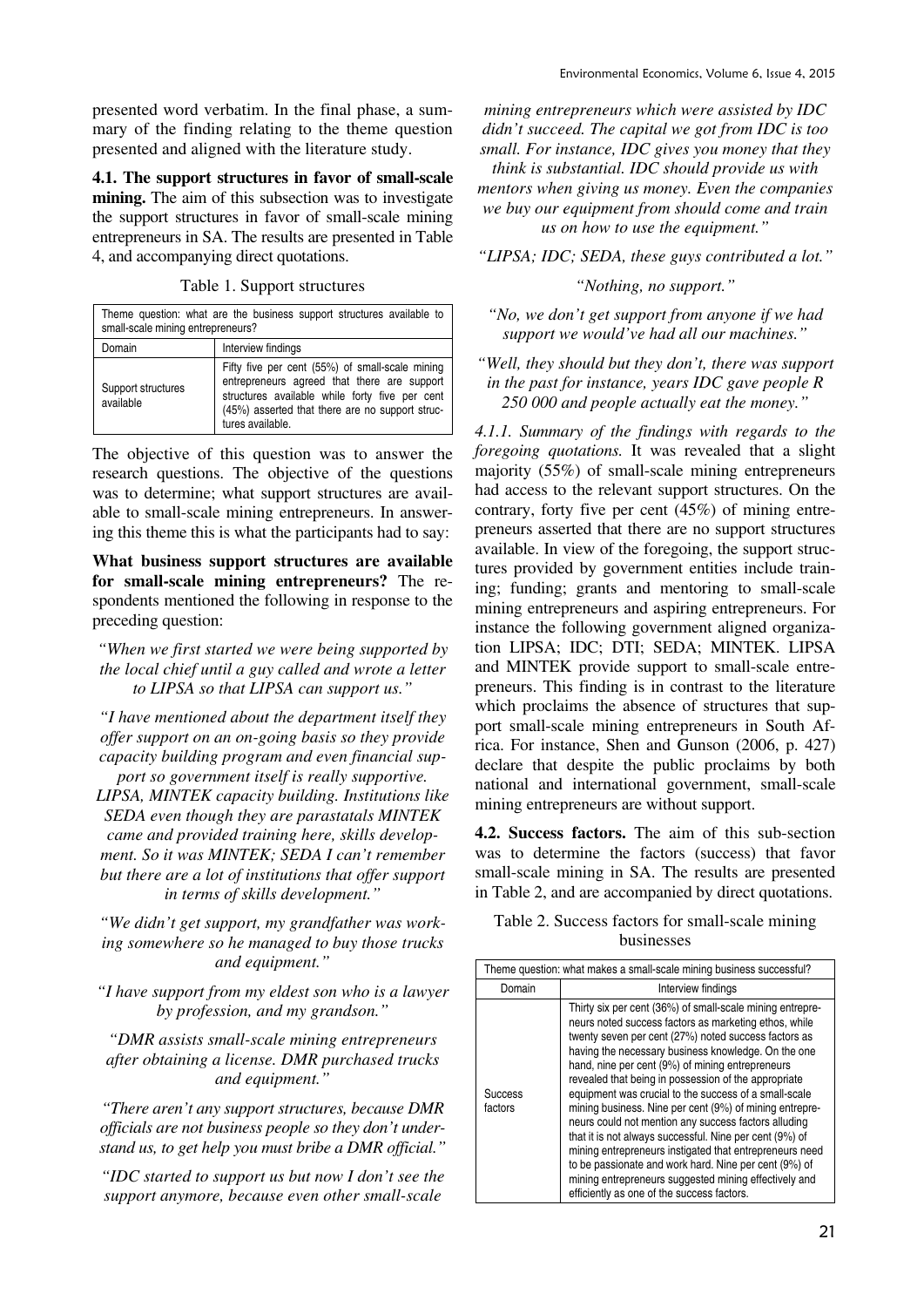The objective of this question was to determine the success factors of small-scale mining businesses. The above table represents success factors indicated by small-scale mining entrepreneurs. The reason there are no percentages is that each entrepreneur had something different to say as to what the success factors are for small-scale mining businesses. Exploring this theme this is what the entrepreneurs had to say.

## **What are the success factors of a small-scale mining business?**

*"Having the right equipment to successfully produce minerals and provide rich minerals to clients they can successfully run their business."* 

*"It's not always successful, because mining is a bit complicated, this business is difficult, it can't be compared to other businesses. Even ourselves at one stage we failed then we got business partners."*

*"I don't know what to say, but it's all about marketing the business, are people happy with your service?"*

*"Well it's an ongoing business because it has been patronized by the public."*

*"Be competitive, sell good products of quality, that's how you sustain your business, we produce quality products and that gains customers by word of mouth, have a good relationship with your customers."* 

*"Quality sand, accessibility of the mining site; customer care, you must have proper landscape and be consistent."*

*"I think logically you must know from the first time what is going on, know the ins and outs of the business. Try and establish the business to be sustainable, grow the business, stay in the business, keep your labors, empower people, our employees have been working with us for 15 years. Most entrepreneurs don't care about empowering."*

*"Every single business, not necessarily a smallscale mine, any business needs people who are business minded, you need to be clued up."*

*"It's to mine that alluvial gold and sand because people can live from operating a small-scale mine. You can hire up to 20 people."*

*"The good management skills handle our finances properly, have good skills so they can provide according to the requirements."*

*"Passion, hard work, effort."* 

*4.2.1. Summary of the findings drawing from the foregoing quotations.* Drawing from the transcribed data, thirty six per cent (36%) of small-scale mining

entrepreneurs revealed the reasons behind the success of their businesses, being marketing ethos. On a different note, twenty seven per cent (27%) of small-scale mining entrepreneurs indicated their success factors as having the necessary business knowledge. On the one hand, nine per cent (9%) of mining entrepreneurs revealed that being in possession of the appropriate equipment was crucial to the success of a small-scale mining business. On the other hand, nine per cent (9%) of mining entrepreneurs could not mention any success factors alluding to the fact that a business is not always successful. Meanwhile, nine per cent (9%) of mining entrepreneurs instigated that entrepreneurs need to be passionate and work hard. Another nine per cent (9%) of mining entrepreneurs concluded by noting mining effectively and efficiently as one of the success factors of small-scale mining.

## 5. Limitations

Given funding and time restrictions, this study was limited to four provinces in SA where mining was prominent. Furthermore, the study focused on the support structures and success factors of small-scale mining entrepreneurs in the selected provinces. This inherently precludes the other provinces and Black Economic Empowerment (BEE) mining entrepreneurs. Future studies may explore the prospects and challenges of BEE mining entrepreneurs in SA.

## 6. Conclusion

This study aimed to explore the support structures and success factors relevant to small-scale mining entrepreneurs in South Africa. The results affirmed the availability of a comprehensive support structure for aspiring small-scale mining entrepreneurs. The support structures that are available to small-scale mining entrepreneurs in SA are predominately government entities that provide training and financial assistance. Although the literature downplays the prevalence of support structures, small-scale mining entrepreneurs indicate that support structures are quite remarkable. Nonetheless, in order for small-scale mining entrepreneurs to be successful, mining entrepreneurs need to be in possession of the following: human capital; appropriate equipment; be passionate about entrepreneurship. Most importantly, small-scale mining entrepreneurs need to have the ability to mine efficiently and effectively, in order to remain sustainable.

In terms of the success, it was noted that number of factors not limited to having a marketing ethos and requisite business knowledge; possession of appropriate equipment, and the ability to mine effectively and efficiently were reported as being central to successful small-scale mining. Furthermore, acknowledged that passion and having the right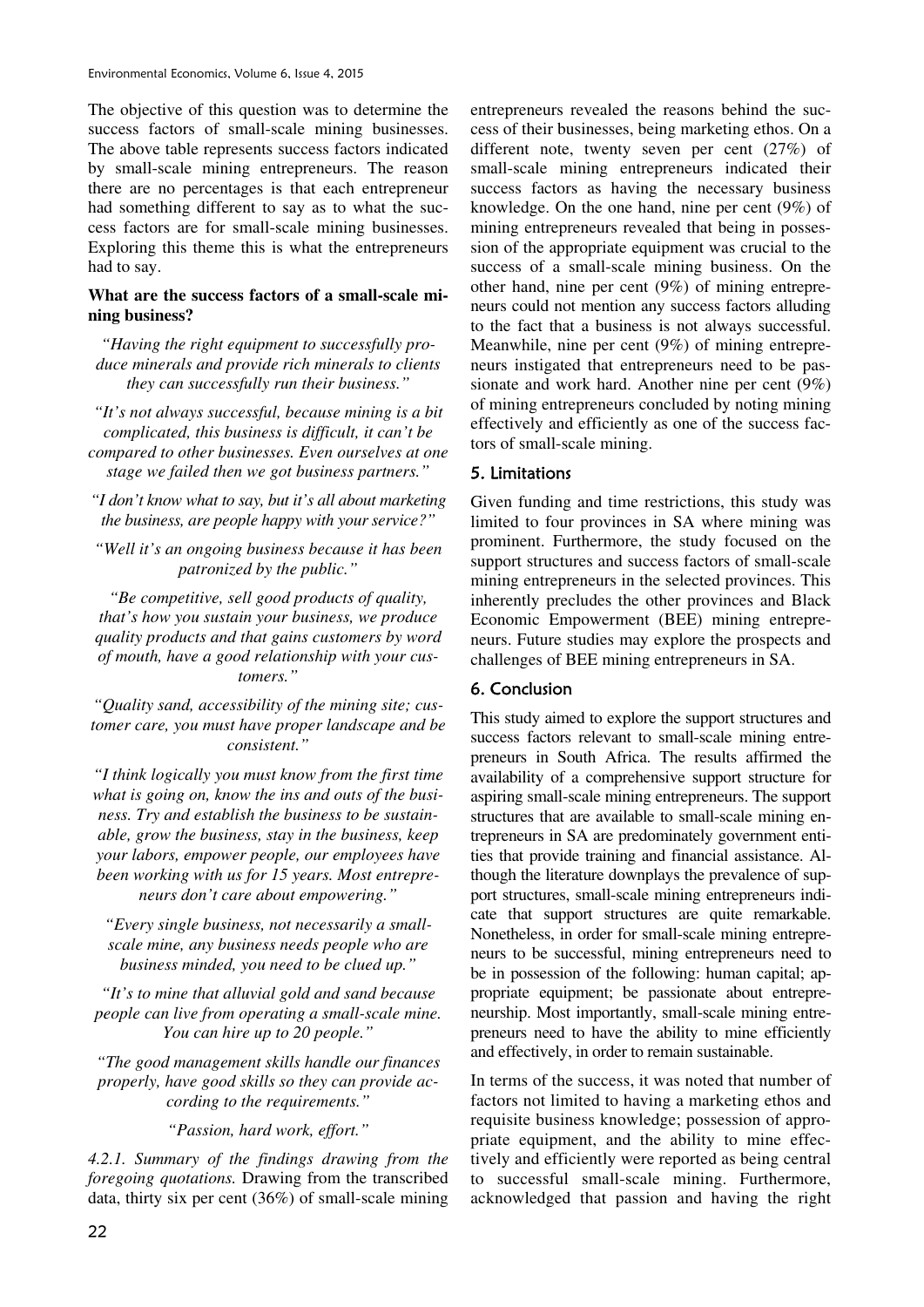work ethics worked in favor of successful smallscale entrepreneurs.

### Recommendations

The South African government should first determine what businesses support is needed by smallscale miners and therefore, increase support structures and skills development initiatives for smallscale mining entrepreneurs. Given that the Industrial Development Corporation and NEF are financial service providers to small-scale mining entrepreneurs, this paper recommends that the business consultancy service unit at National Youth Development Agency (NYDA) be tailored made for smallscale mining entrepreneurs. Future studies should investigate the appropriateness of the support structures currently allocated to small-scale mining entrepreneurs.

#### References

- 1. Avila, E.C. (2003). *Small-scale mining: a new entrepreneurial approach*. Santiago: Natural Resources and Infrastructure division.
- 2. Alam, S.S., Jani, M.F.M. & Omar, N.A. (2011). An empirical study of success factors of women entrepreneurs in the Southern Region in Malaysia, *International journal of economics and finance*, 3(2), pp. 166-175, August 18.
- 3. Barringer, B.R. & Ireland, R.D. (2010). *Entrepreneurship: successfully launching new ventures*. 3rd ed. New Jersey: Pretence Hall.
- 4. Bilton, B. & Thompson, J.L. (2003). *The entrepreneurship in focus*: *achieve your potential*. Australia: Thompson.
- 5. Blumberg, B., Cooper, D.R. & Schindler, P.S. (2011). *Business research methods*. 3<sup>rd</sup> ed. Berkshire: McGraw-Hill Education.
- 6. Bradford, W.D. (2007). Distinguishing economically from legal formal firms; targeting business support to entrepreneurs in South Africa's townships, *Journal of Small Business Management*, 45(1), pp. 94-115.
- 7. Brynard, P.A. & Hanekom, S.X. (2006). *Introduction to research in management-related fields*. 2<sup>nd</sup> ed. Pretoria: Van Schaik Publishers.
- 8. Burns, R.B. & Burns, R.A. (2008). *Business research methods and statistics using SPSS*. London: SAGE publications.
- 9. Co, M.J., Groenewald, J., Mitchell, B., Nayager, T., Van Zyl, J., Visser, K., Train, W. & Emanuel, B. (2006). *Entrepreneurship: fresh perspective*. Cape Town: Lynn Koch.
- 10. Chowdhury, M.S., Alam, Z. & Arif, M.I. (2013). Success factors of entrepreneurs of small and medium sized enterprises; evidence from Bangladesh, *Business and Economic Research*, 3(2), pp. 38-52, June 30.
- 11. Dunn, D.S. (2010). The practical researcher: a student guide to conducting psychological research. 2<sup>nd</sup> ed. West Sussex: Wiley-Blackwell.
- 12. Dreschler, B. (2001). *Small-scale mining and sustainable development within the SADC region*. England: International Institute for environment and development & World business council for sustainable development.
- 13. Evan, D. & Dean, S. (2002). Self-employment as a career choice: attitudes, entrepreneurial intentions and utility maximization, *Entrepreneurial Theory and Practise*, 26 (3), pp. 81-90.
- 14. Glaser, B.G. & Strauss A.I. (1967). *The discovery of grounded theory: strategies for qualitative research*. Chicago, IL: Aldine.
- 15. Gray, D.E. (2009). *Doing research in the real world*. 2<sup>nd</sup> ed. California: SAGE Publications Ltd.
- 16. Gravetter, F.J. & Forzano, L.B. (2009). *Research methods for the behavioural science*. 3<sup>rd</sup> ed. California: Wadsworth, Cengage Learning.
- 17. Gwija, S.A. (2014). Challenges and prospects of youth entrepreneurship in Khayelitsha, Western Cape. Unpublished Master's Thesis. Cape Peninsula University of Technology.
- 18. Heemskerk, M. & van der Kooye. (n.d.). Challenges to sustainable small-scale mine development in Suriname. University of Wisconsin.
- 19. Hentschel, T., Hruschka, F. & Priester, M. (2003). *Artisanal and small-scale mining; challenges and opportunities*, London: International institute for environment and development & World Business council for sustainable development.
- 20. Hilson, G. (2009). Small-scale mining, poverty and economic development in sub-Saharan Africa: an overview, *Resource policy*, 34, pp. 1-5, December 1.
- 21. Hilson, G. (2012). Family hardships and cultural values: child labor in Malian small-scale gold mining communities, *The University of Reading*, 40 (8), pp. 1663-1674, March 12.
- 22. Hisrich, R.D., Peter, M.P. & Shephered, D.A. (2010). *Entrepreneurship*. New York: McGraw-Hall.
- 23. Ladzani, W. & Netswera, G. (2009). Support for rural small businesses in Limpopo province, South Africa, *Development Southern Africa*, 26 (2), pp. 225-239, June.
- 24. Luiz, J. n.d. Small business development, entrepreneurship and expanding the business sector in a developing economy.
- 25. Mutemeri, N. & Petersen, F.W. (2002). Small-scale mining in South Africa: past, present and future, *Natural resources forum*, 26, pp. 286-292.
- 26. Mutemeri, N., Sellick, N. & Mtegha, H. (2010). What is the status of small-scale mining in South Africa? *Centre for sustainability in mining & industry*.